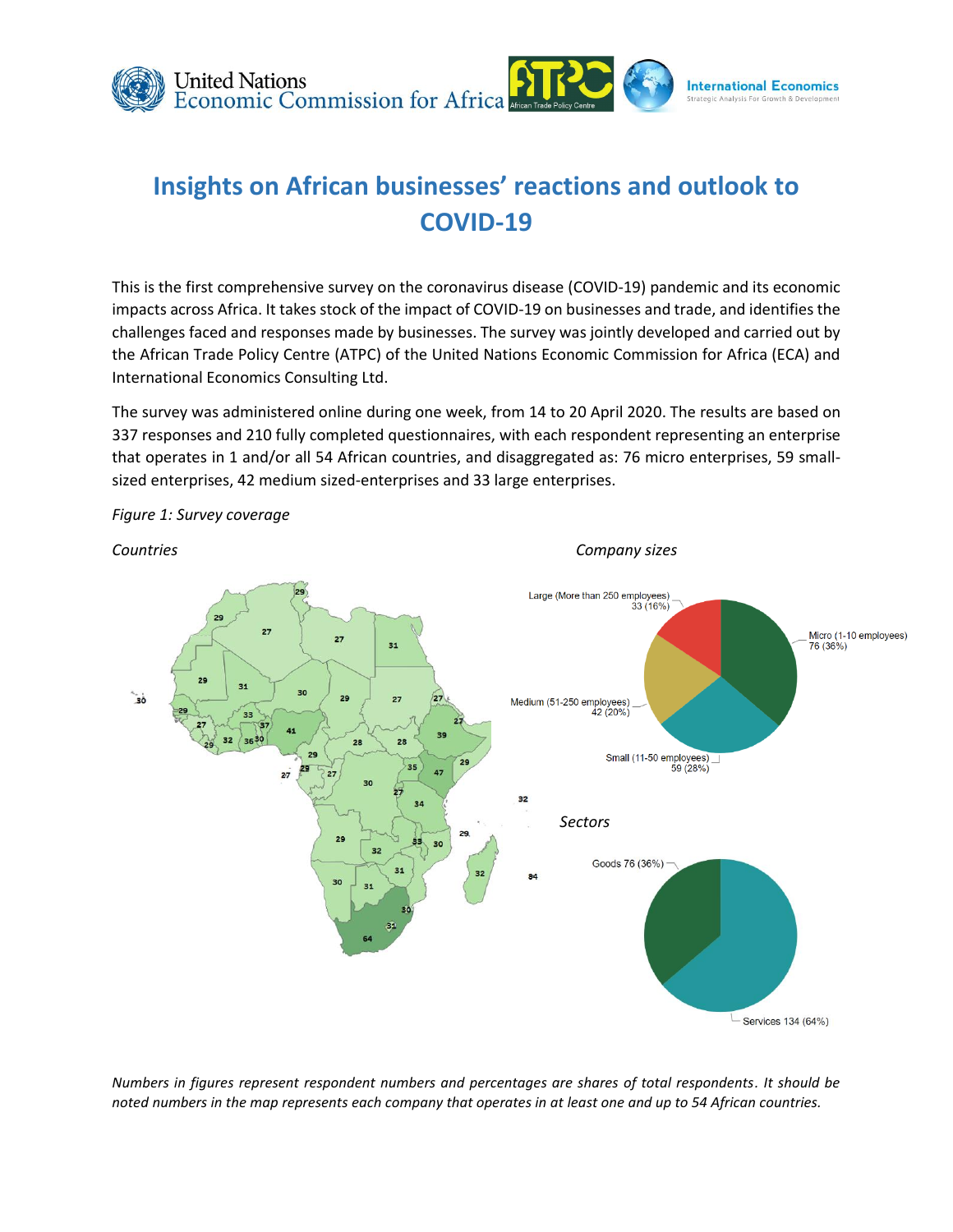

### African businesses are being severely impacted by the COVID-19 crisis

Four fifths of the respondents indicated being significantly affected by the current COVID-19 crisis (rating the effect as highly severe or severe). The proportion is relatively uniform across the size of enterprises and the kind of business.

One of the immediate effects resulting from the restrictions taken by the governments in Africa and beyond to limit the spread of the virus, as well as subsequent economic implications (e.g. reduced demand), is that African businesses are functioning with considerably less employees than under normal circumstances.

The rate of capacity utilisation ranges from 30-40% (for small-sized enterprises) to 50-60% (for large-sized enterprises). It also tends to vary depending on the sector in which the business operates, with the average of respondents indicating rates of capacity utilisation of around 30-40% for goods, and 40-50% for services. Within these broad sectors, there are quite large differences. In general, manufacturing operations, travel/hospitality and transportation services appear to be operating at their lowest capacities.

*Figure 2: Current capacity utilisation*



Business closed, lack of operational cash flows, drop in demand and reduction of opportunities to meet new customers are the main challenges faced by African businesses Enterprises engaged in services perceived "lack of operational cash flow" as the greatest challenge, whereas those dealing primarily with goods identified "business is closed" as the most pressing issue and immediately followed by "lack of operational cash flow". "Drop in demand" scores high for both types of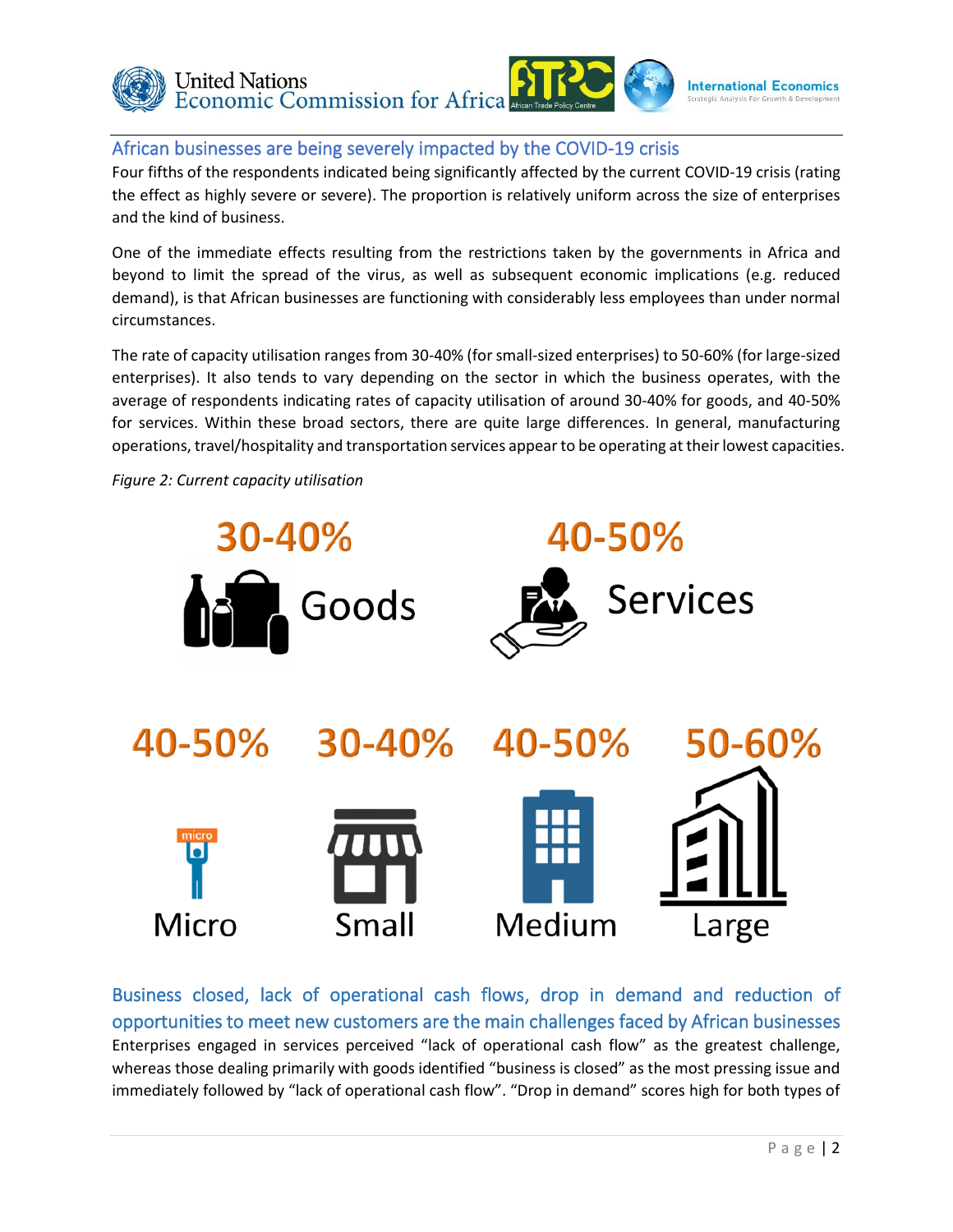

businesses. A noteworthy difference however, is for "reduction of opportunities to meet new customers," which is perceived as an essentially major challenge for businesses involved in services. On the other hand, "logistics and shipping of products", as well as "difficulties in obtaining supplies of raw material for essential production", are perceived as bigger challenges for those companies engaged in manufacturing.







# Micro, small and medium-sized enterprises (MSMEs) are chiefly concerned by the cash flow outlook, while large companies are challenged by the need to adapt their business model to the crisis

Breaking-down the top challenges by company size clearly shows that surveyed micro, small and mediumsized enterprises (MSMEs) viewed operational issues as most at risk under the COVID-19 crisis; "lack of cash flow" cited as being the number one challenge for micro and small-sized companies, whereas "business is closed" for medium-sized enterprises. In the case of large companies, a "reduction of opportunities to meet new customers", as well as "issues with changing business strategies and offering alternative products/services" are the main concerns. In other words, while MSMEs seem to be primarily concerned about surviving the COVID-19 crisis, larger businesses appear to be more worried about adaptation to a new business environment.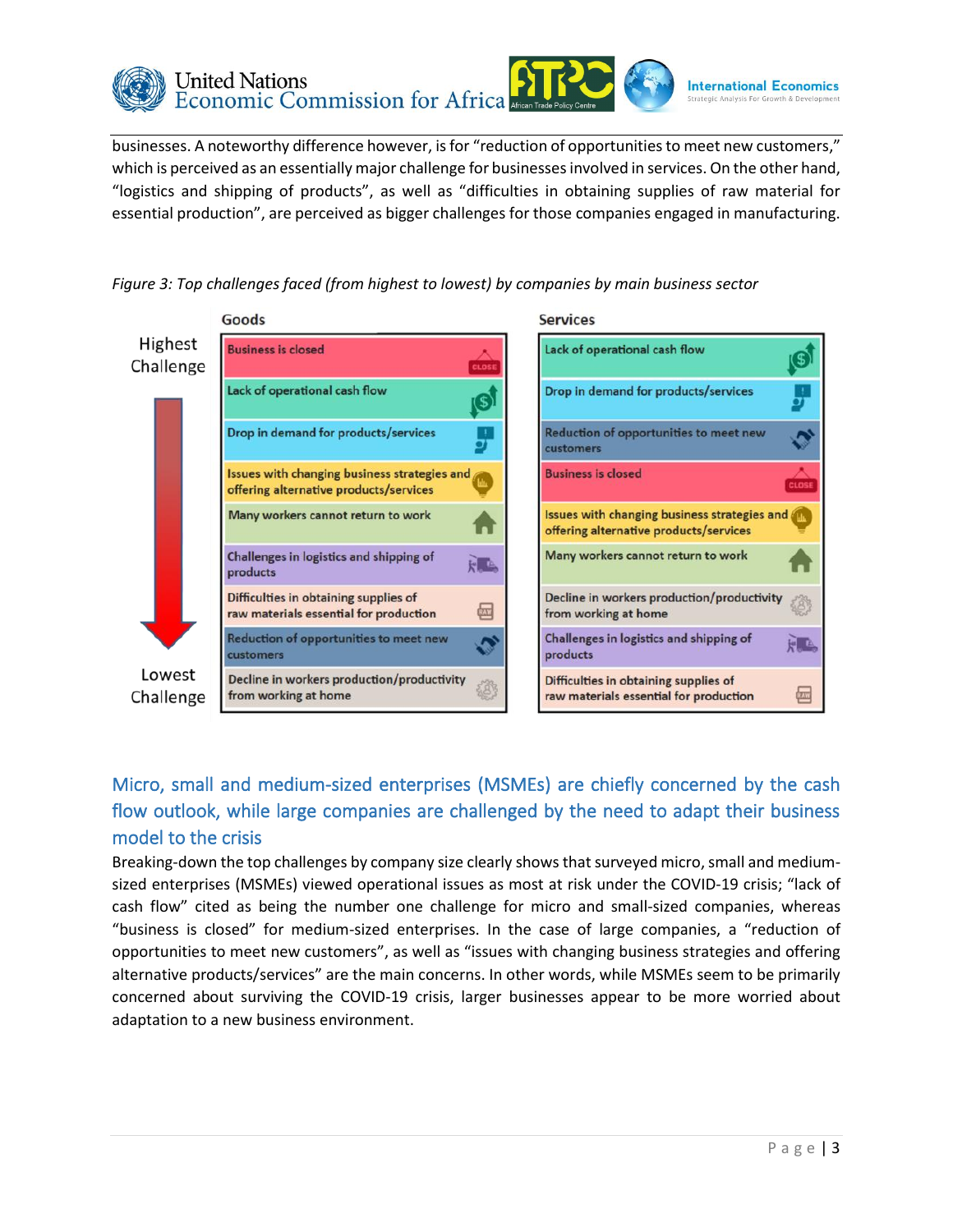





### Access to supplies impacts companies differently according to the size of their operations

It should be noted that although "difficulties in obtaining supplies of raw materials essential for production was not seen as a top challenge in the survey, it remains important, especially for those companies engaged in manufacturing. In fact, when asked about any shortage with suppliers in the COVID-19 context, 51% of enterprises operating primarily in goods faced challenges with respect to national suppliers and 49% in relation to international suppliers; against only 26% and 22% of enterprises dealing with services as far as national and international suppliers are concerned, respectively. The survey reveals that larger companies are more integrated into Global Supply Chains and more dependent on accessing supplies from third markets.

### Reliance on international rather than regional suppliers may be adversely affecting businesses in Africa

For those surveyed companies that rely on international suppliers for raw materials essential for production, it appears that micro and small companies are not really exploiting the African market to get their supplies. Therefore, there is a clear opportunity with the ongoing establishment of the African Continental Free Area (AfCFTA) to develop critical regional value chains and supply chains so that businesses, particularly MSMEs, can better take advantage of the African market to source their inputs.

### Workers are also inevitably and directly affected by the crisis

As African businesses close and capacity utilisation is being reduced with the crisis, employees are directly exposed and suffering. If companies appear to see that "many workers cannot return to work" only as an intermediate challenge, it is likely to be related to the fact that many workers can still perform tasks remotely. Indeed, when asked about "How does your company cope with current challenges?", the first answer (for about 20% of respondents) is by "working remotely". The proportion is relatively higher for businesses dealing with goods (27% of the respondents) than for those working in services (17%) and also for larger companies (33%) as compared to for smaller ones (around 20%); micro enterprises seem to face the hardest time in coping with the crisis as revealed by the survey. Overall though, African businesses do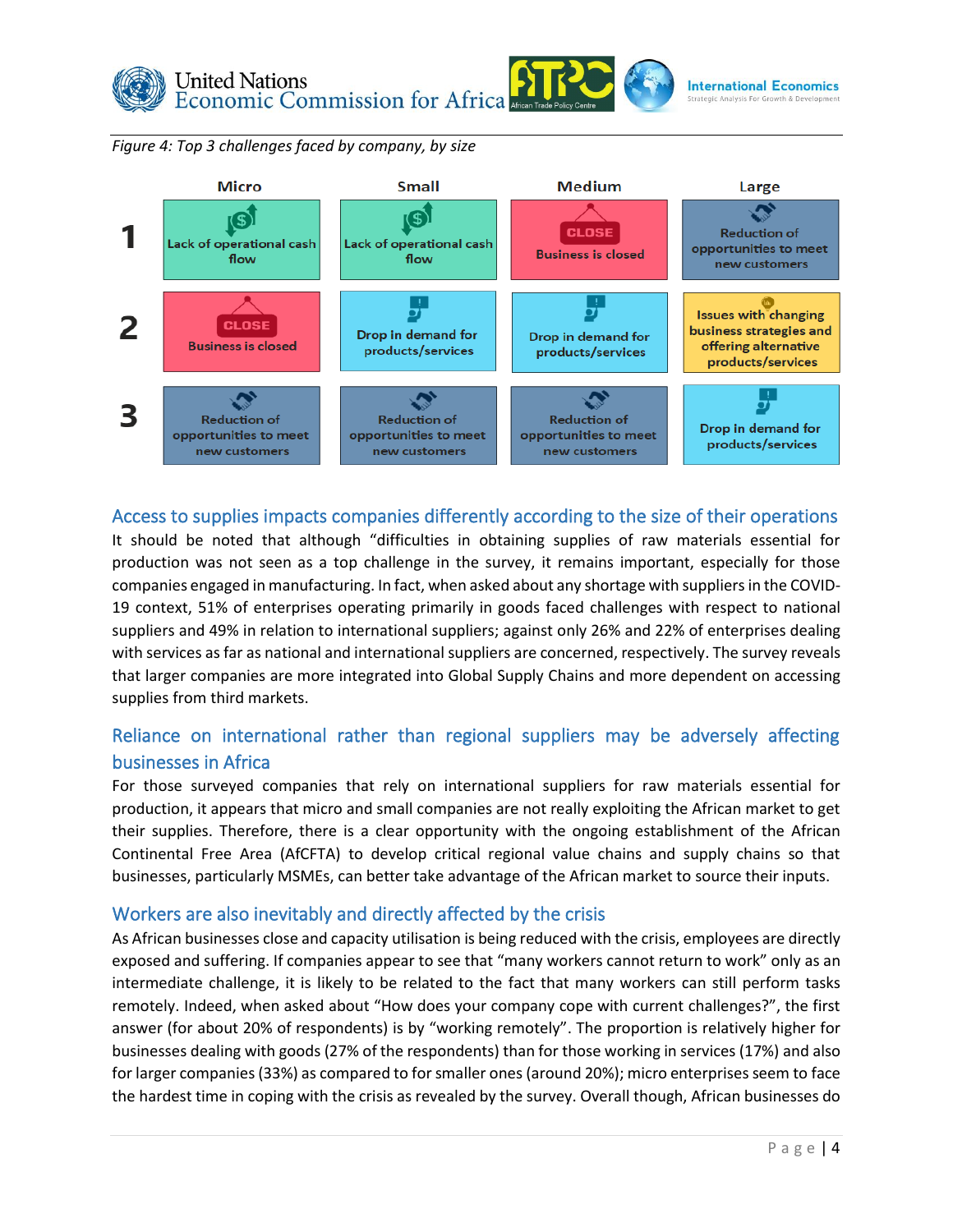

not, at this stage, appear very concerned about the "decline in workers' production/productivity from working at home" which ranks towards the bottom of the perceived challenges faced by businesses with COVID-19.



*Figure 5: How does your company cope with current challenges?*

Still, a significant number of workers have been or are at risk of being laid-off. From the surveyed firms, they expect having to lay-off on average around 20-30% of their workforce in the next 3 months. Feedback received from the survey further shows that employees in MSMEs seem more at risks than employees from larger-sized companies.

## The responsiveness of financial intermediaries across Africa to the needs of businesses has been variable

Not surprisingly, considering that a "lack of operational cash flow" has been identified as one of the key challenges faced by African businesses, particularly smaller ones, that 42% of respondents indicated having approached financial institutions for credit facilities, loans or other financial support. This ratio is rather homogeneous across company size and business type. Nonetheless, the type of financial institution approached and purpose of the requested support evidently varied depending on the size of the business.

Commercial banks were generally the main financial institution contacted and this is increasingly true as the size of the company grows. On the other hand, State/public loans tended to be favoured by smaller businesses; crowdfunding also appeared to be considered as a non-negligible source of funding for micro and small companies.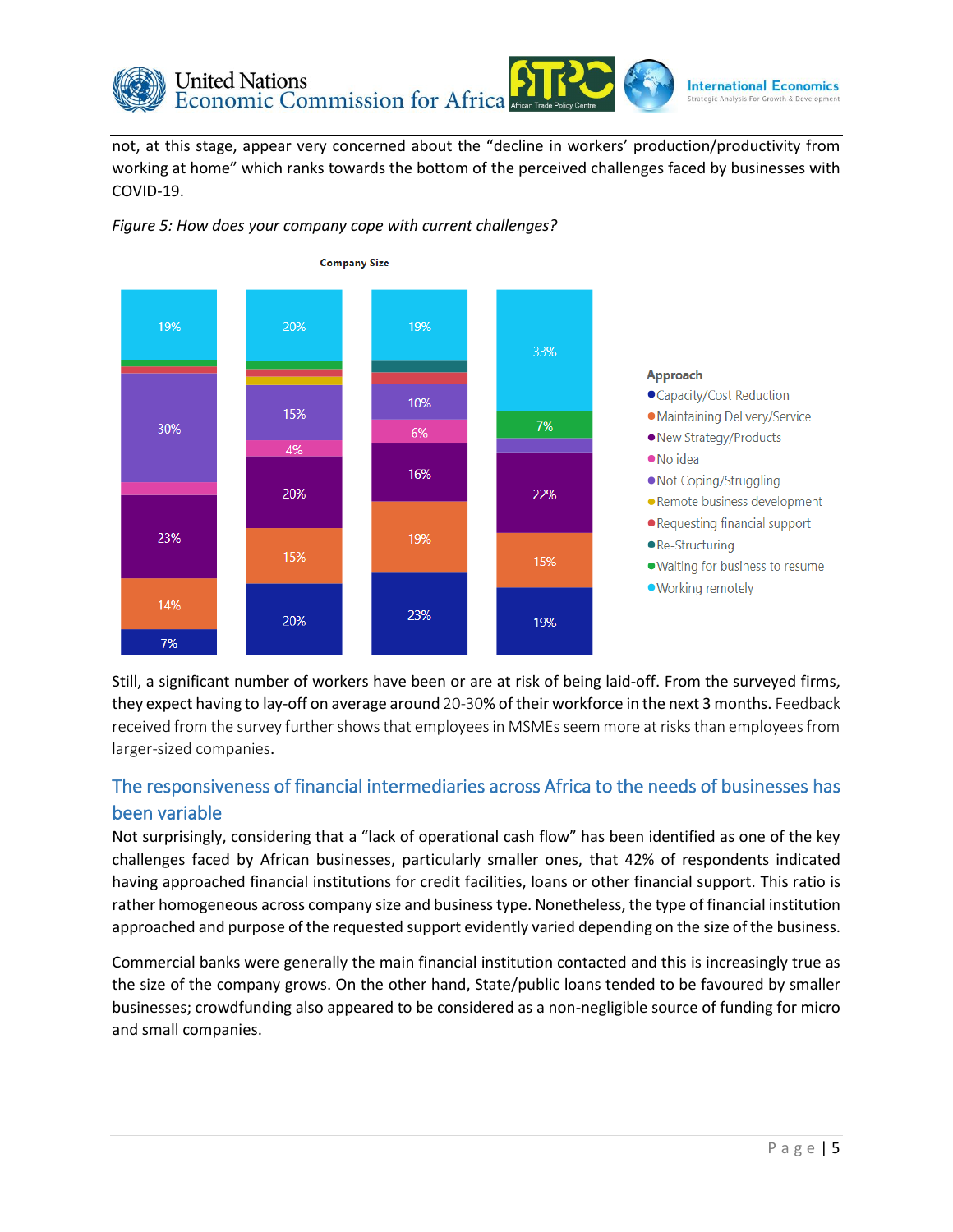



*Figure 6: Type of financial institution approached by company size*

"Working capital" accounted for the largest share of financial support requested by respondents; and its share increases with the size of companies. "Factoring/debt recovery delays" and "asset financing" also accounted for significant shares of the requested financial support by MSMEs but were rather insignificant in the case of large companies.



*Figure 7: Purpose of financial support requested by company size*

However, the responses by financial institutions contacted by the surveyed African businesses for financial support turned out to be extremely uneven. The majority of companies had not received any positive response to their requests for financial support by financial institutions, apart from the commercial banks. Only 41%, 17% and 25% of the companies that approached commercial banks, State/public sector banks and other institutions (excluding crowdfunding and microcredit agencies) have obtained positive responses, respectively. The microcredit agencies delayed all loan approvals, while in 50% of the cases, companies that contacted crowdfunding were offered high interest rates.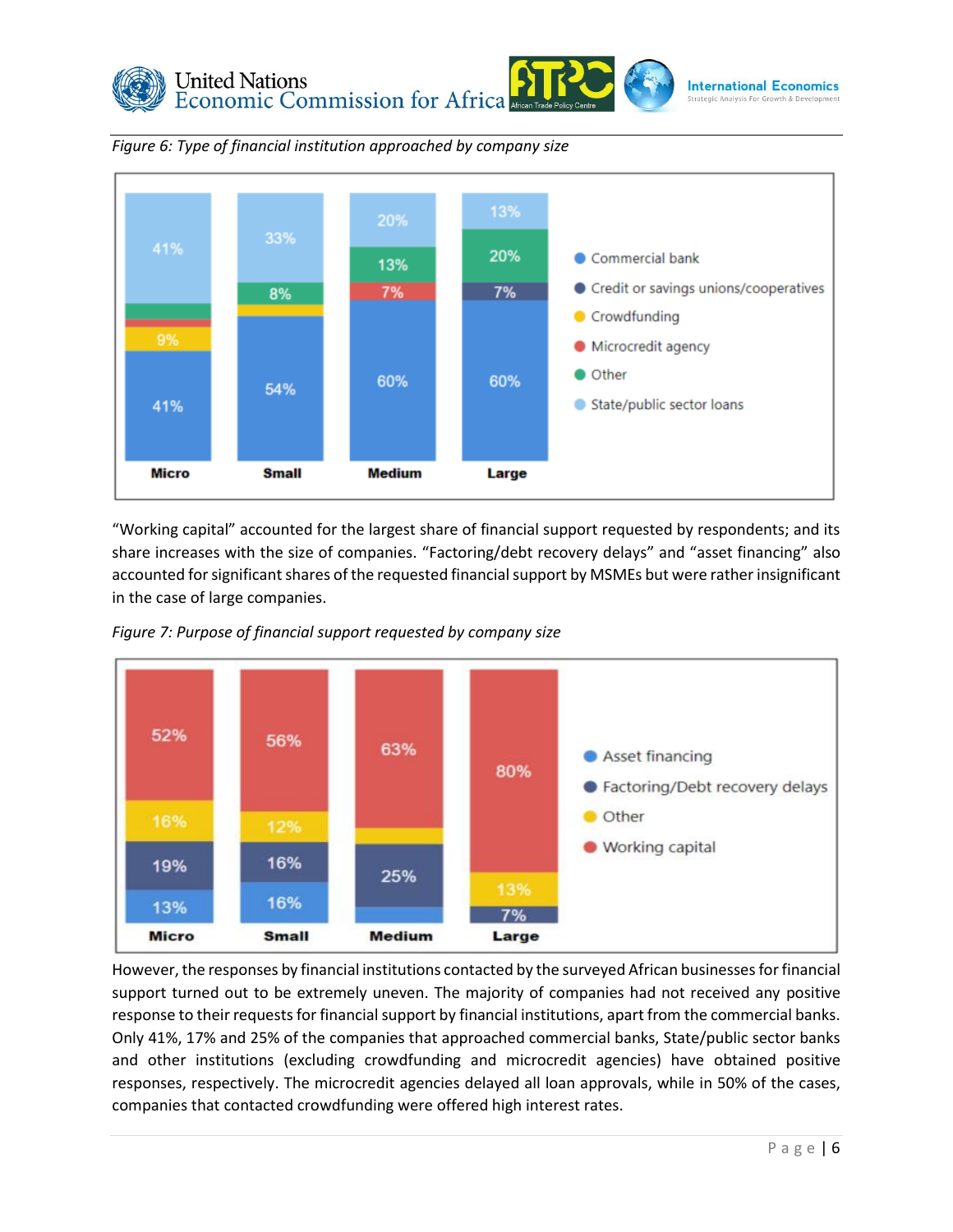

#### *Figure 8: Responses to loan requests*



# African businesses have largely been disappointed by the responses to the crisis from their governments so far, and the majority wish to see governments postponing tax payments and providing capital to firms

Just over half (55%) of the respondents felt that the government responses to the COVID-19 crisis have been unsatisfactory. Asked about specific government intervention(s) they would like to see for their businesses, "postponed tax payments" was the most cited (by 55% of the respondents), closely followed by "providing working capital to firms" (49%), "subsidising wages" (48%), "access to low interest loans" (46%), and "assistance to workers from the informal sector" (40%)



*Figure 9: What government intervention(s) would you like to see for your business?*

#### Note: Percentage of total respondents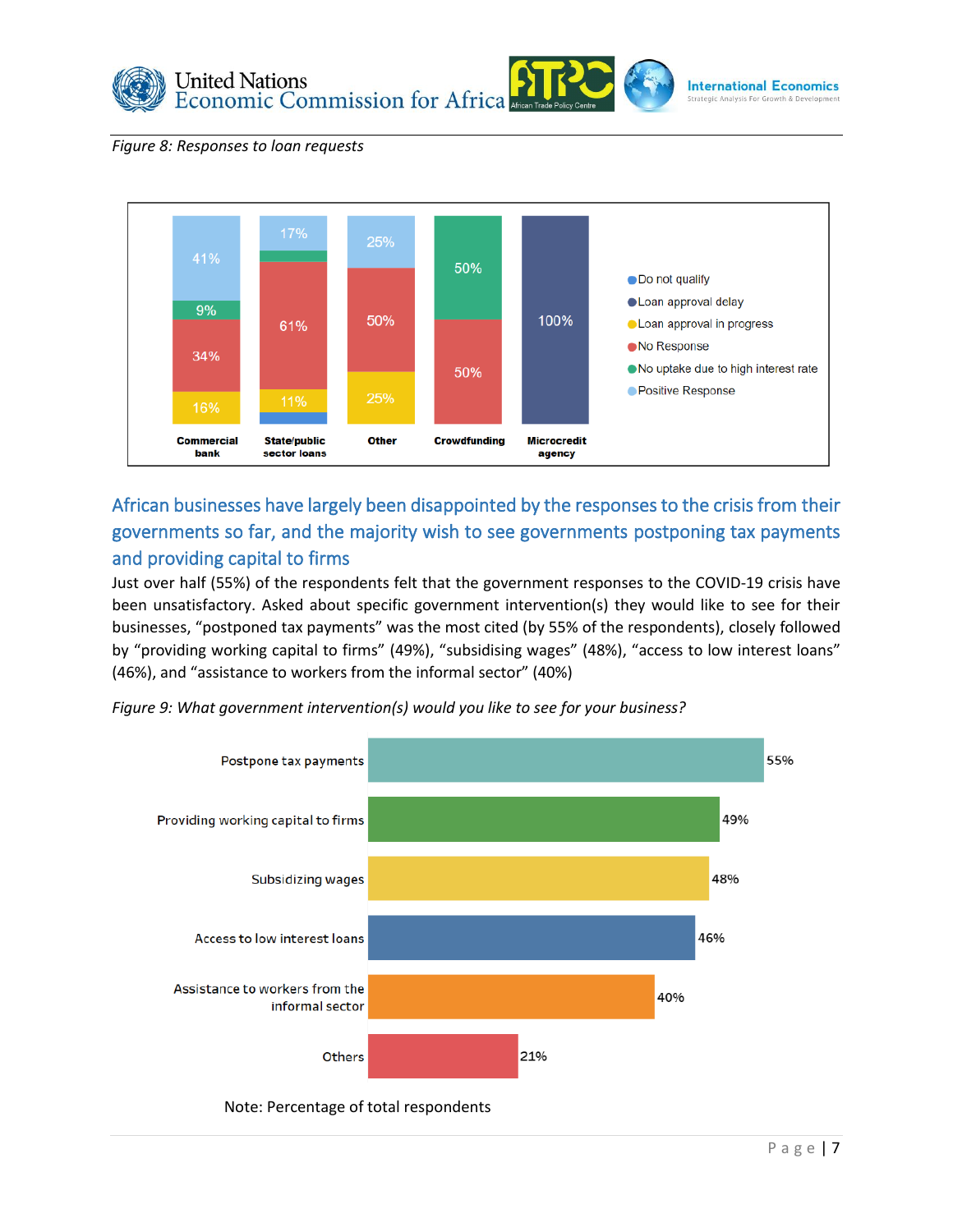

African businesses anticipate a slow recovery from the impact of the crisis and their revenues to fall by an average 30-40%, with smaller companies expecting to be impacted even more negatively

Over the next 3 months, 68% of respondents believe that their businesses will contract, while over a sixmonth horizon, 56% believe that their own activities will contract. As far as the economy where they are headquartered is concerned, the prospects are even slightly more pessimistic with 69% of respondents expecting a contraction in the economy over 3 months and 64% over six months. The outlook seems somewhat more promising on a 12-month horizon, with 30% of businesses interviewed anticipating a contraction of their activity over that period, whereas 41% believe that the economy as a whole will contract.

This obviously translates into expected business revenue reductions in 2020 at around 30-40% on average for surveyed companies. However, the smaller the enterprise the greater the expected loss in revenues, with micro and small-sized companies forecasting a drop in their revenues in 2020 by as much as 40-50%.

*Figure 10: Levels of reduction in expected 2020 turnover by company size*



## Businesses are reacting pro-actively on the whole by adjusting to new technologies and changing internal working processes.

Africa is coming up with new and innovative ways to conduct businesses, even though financial institutions are not readily helping in this crisis situation. Asked whether they had identified/reacted to any new business opportunities that might have been made possible with the new situation, the majority of companies responded by the affirmative; with the proportion increasing considerably with the size of the enterprise.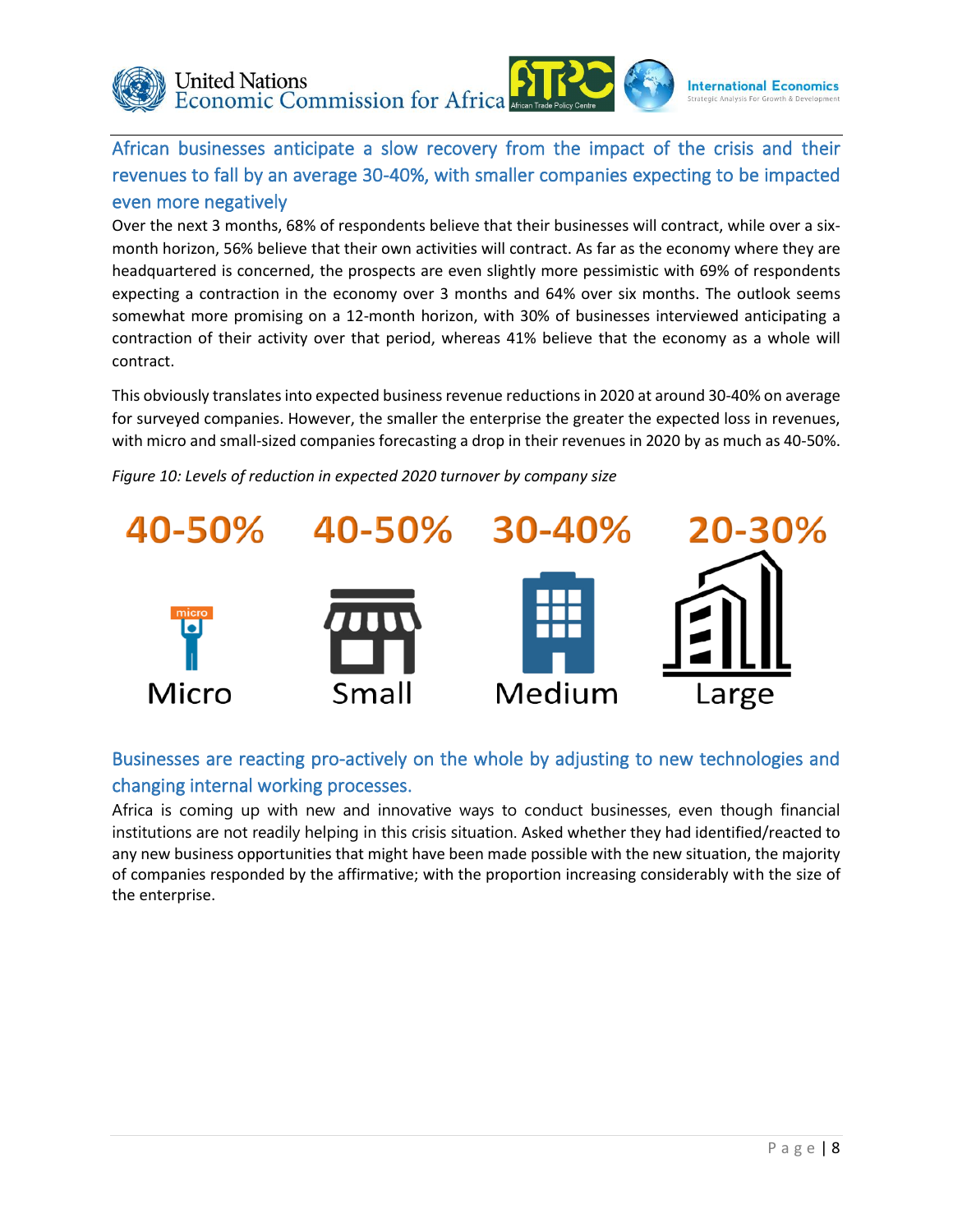

*Figure 11: Have you identified/reacted to any new business opportunities that might have been possible with the new situation?*



Among the specific areas identified, and in similar proportion across company size, the increased use of technology and the possibility to conduct business remotely came back the most frequently among the respondents (around two thirds of the total for each), followed by online selling as well as shift to new products related to COVID-19 or entirely new product/service lines.

# What the results mean for Africa going forward

ECA recently published its forecast of growth for Africa, suggesting between 1.8% and negative 2.6% for the continent in the year ahead.<sup>1</sup>

The survey results for mid-April, covering all African countries, highlight the major challenges faced by businesses. Four fifths of companies expect a direct impact on their turnover, with the smallest firms hit the hardest. Concerns surrounding cashflow rank highest in the minds of small business owners, while larger businesses are more concerned by reduced opportunities to meet customers and the need for diversification of product and service offerings. Workers are directly impacted by the crisis, particularly in smaller-sized companies, and often forced to work remotely when not laid-off.

Trade has been impacted and those businesses relying on overseas suppliers express challenges in accessing supplies. Greater difficulties are faced by manufacturing than service industries, whose production is more fragmented and more affected by physical barriers arising from the pandemic. While African supplies seem more readily available, they appear underutilised, pointing to opportunities for boosting intra-regional trade.

<sup>1</sup> ECA (2020). COVID-19 in Africa: Protecting Lives and Economies. April 2020